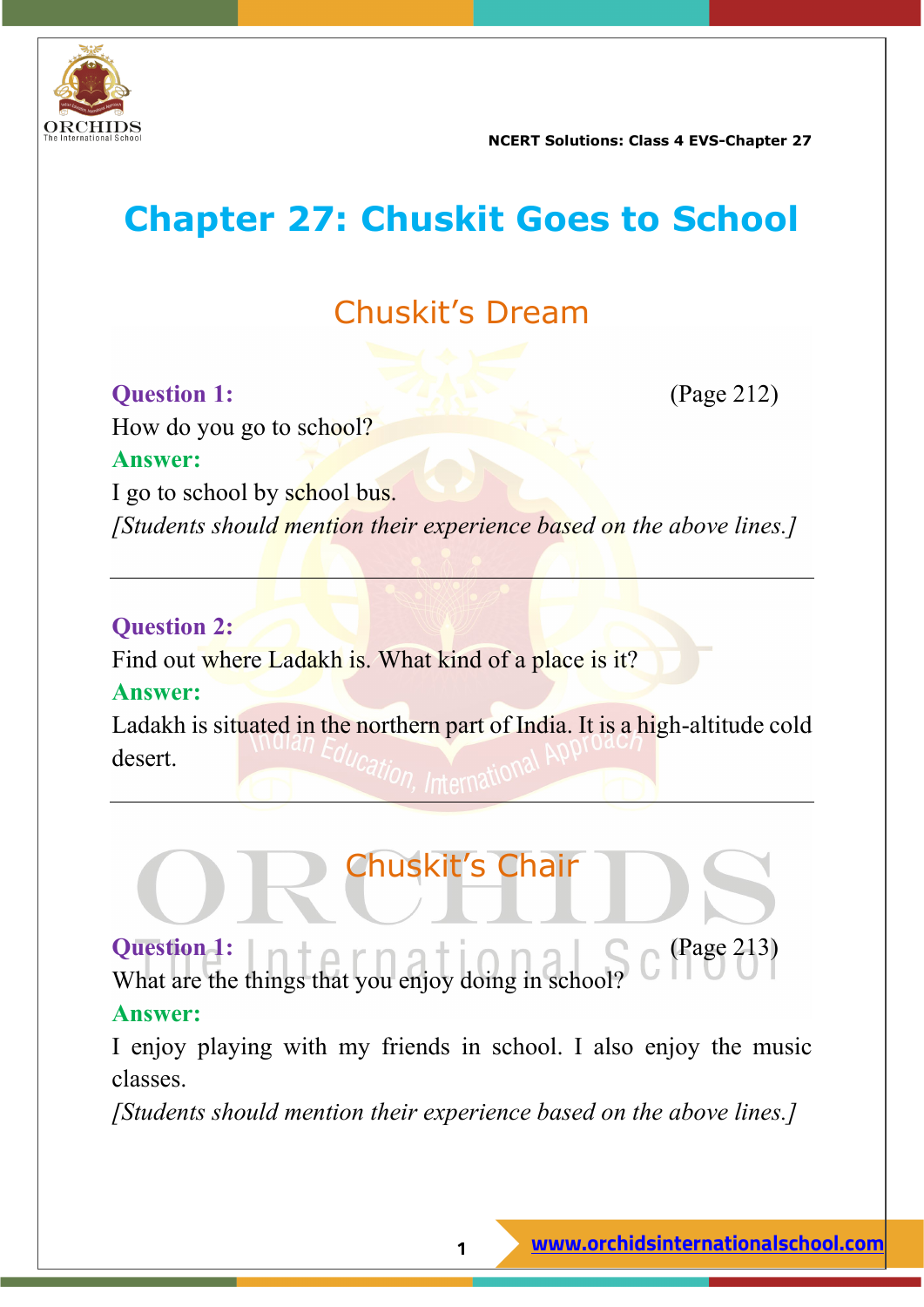

**Question 2:** Do you like going to school? **Answer:** Yes, I like going to school. *[Students should mention their experience based on the above lines.]*

#### **Question 3:**

Would you like it if you never could go to school?

#### **Answer:**

No, my life would be miserable if I could never go to school. I will miss my friends and my teachers.

*[Students should mention their experience based on the above lines.]*

## Talk about it

# **Question 1:** (Page 215)

Who all helped Chuskit to reach school?

#### **Answer:**

The people who helped Chuskit reach school were Abdul, the Headmaster, and the teachers and children of the school.

he International Schoo

### **Question 2:**

If you were Abdul, what would you have done?

#### **Answer:**

If I were Abdul, I would help Chuskit and many other handicapped children reach school.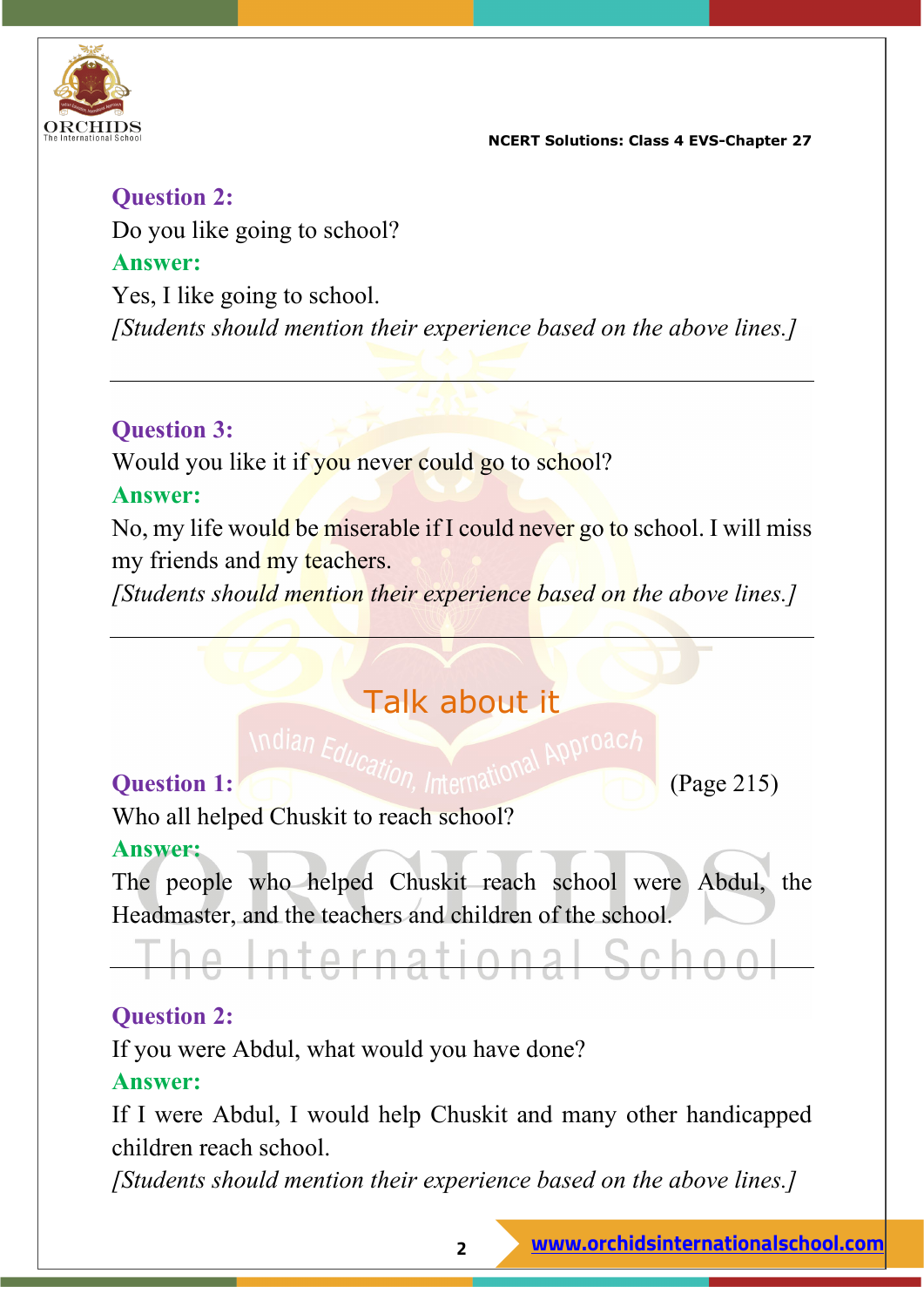

#### **Question 3:**

At last, Chuskit could reach school. Do you think that she may face some difficulties in school? What kind of difficulties? If you were Chuskit's friend, how would you help her?

#### **Answer:**

Yes, I think Chuskit will face some difficulties at school too.

Chuskit moves on her wheelchair, and so for free movement in school, she will need handicapped-friendly stairs or ramps.

If I were Chuskit's friend, I would have helped her move around the school.

*[Students should mention their experience based on the above lines.]*

#### **Question 4:**

Do you have ramps in your school on which a wheelchair can move?

#### **Answer:**

No, in our school, we do not have ramps or stairs on which a wheelchair can move.

*[Students should mention their experience based on the above lines.]*

#### **Question 5:**

Do you know any child near your house who cannot go to school because of some difficulty? Would you like to help such a child? How will you help?

#### **Answer:**

A girl in my neighbourhood does not attend school because of her blindness. I want to convince her parents to send her to the school for the blinds where she can study as well as play.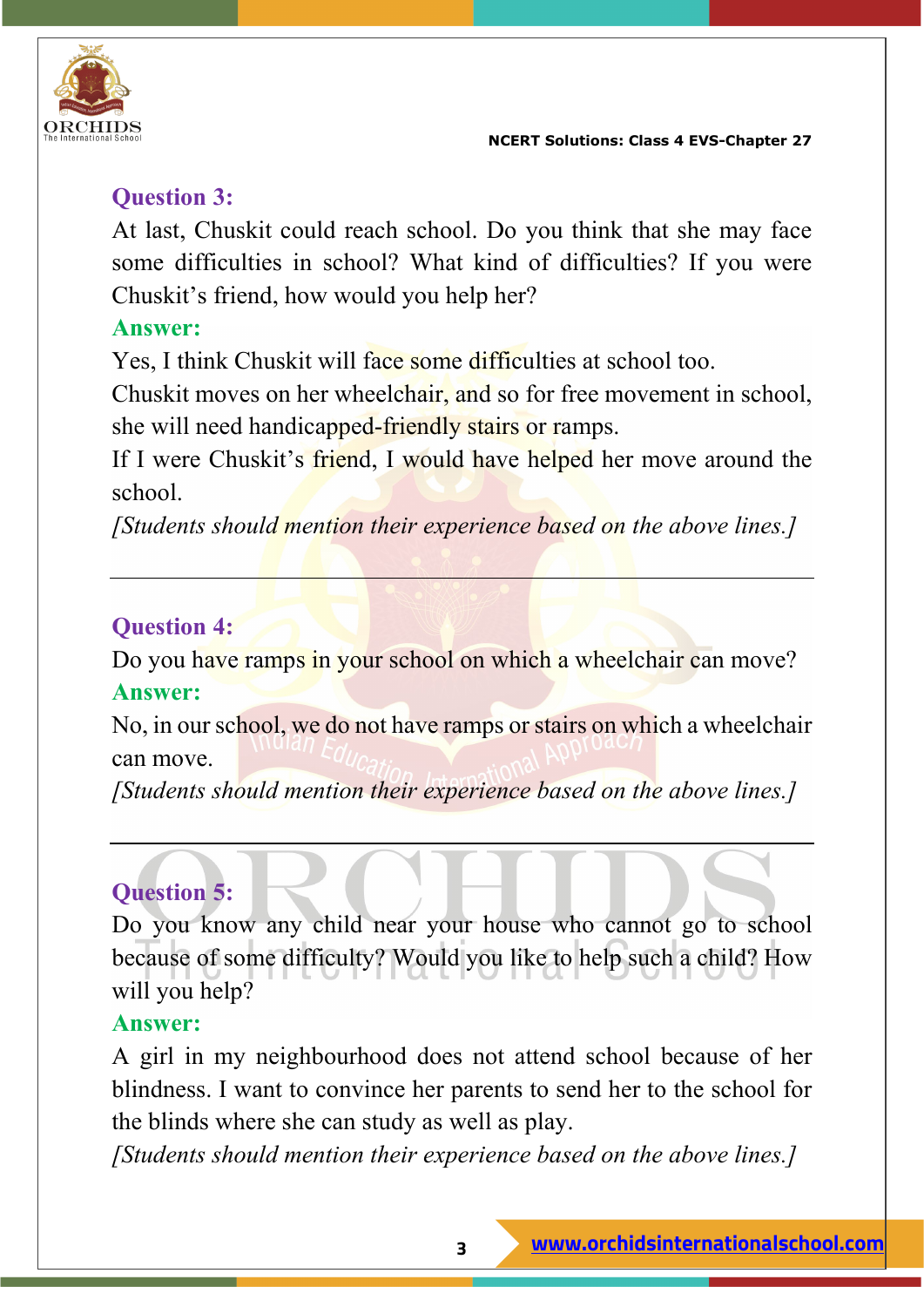

#### **Question 6:**

Look at the buildings around your house. Can a wheelchair go inside the building?

#### **Answer:**

There is a shopping mall near my house where wheelchairs can easily go inside because of the ramps.

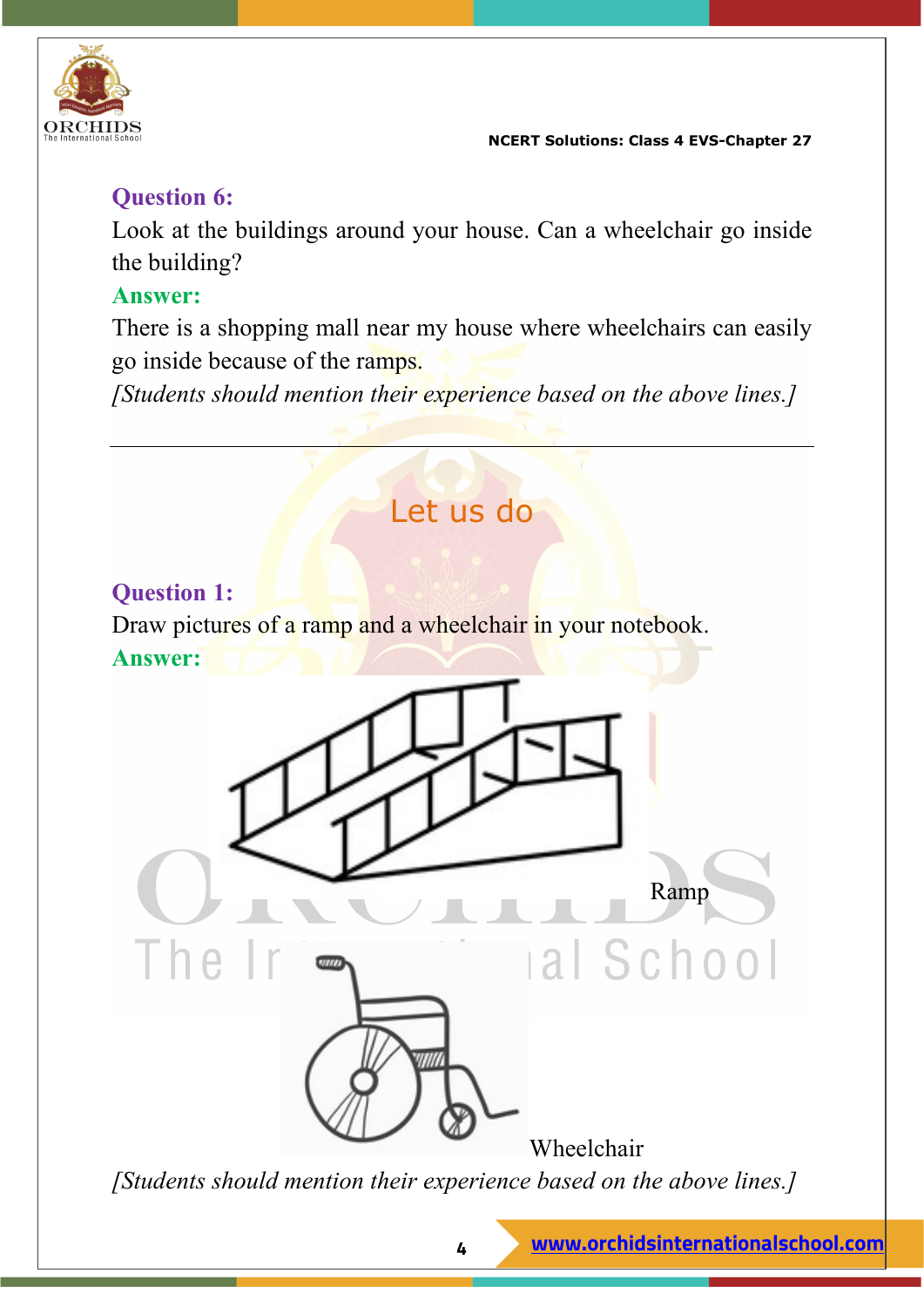

#### **Question 2:**

Why not make your own bridge? For this, use material that you can find around you – Ice cream sticks, plastic spoons, small sticks, rope, string etc. Your friends can also make bridge.

#### **Answer:**

I have made a bridge with ice-cream sticks.

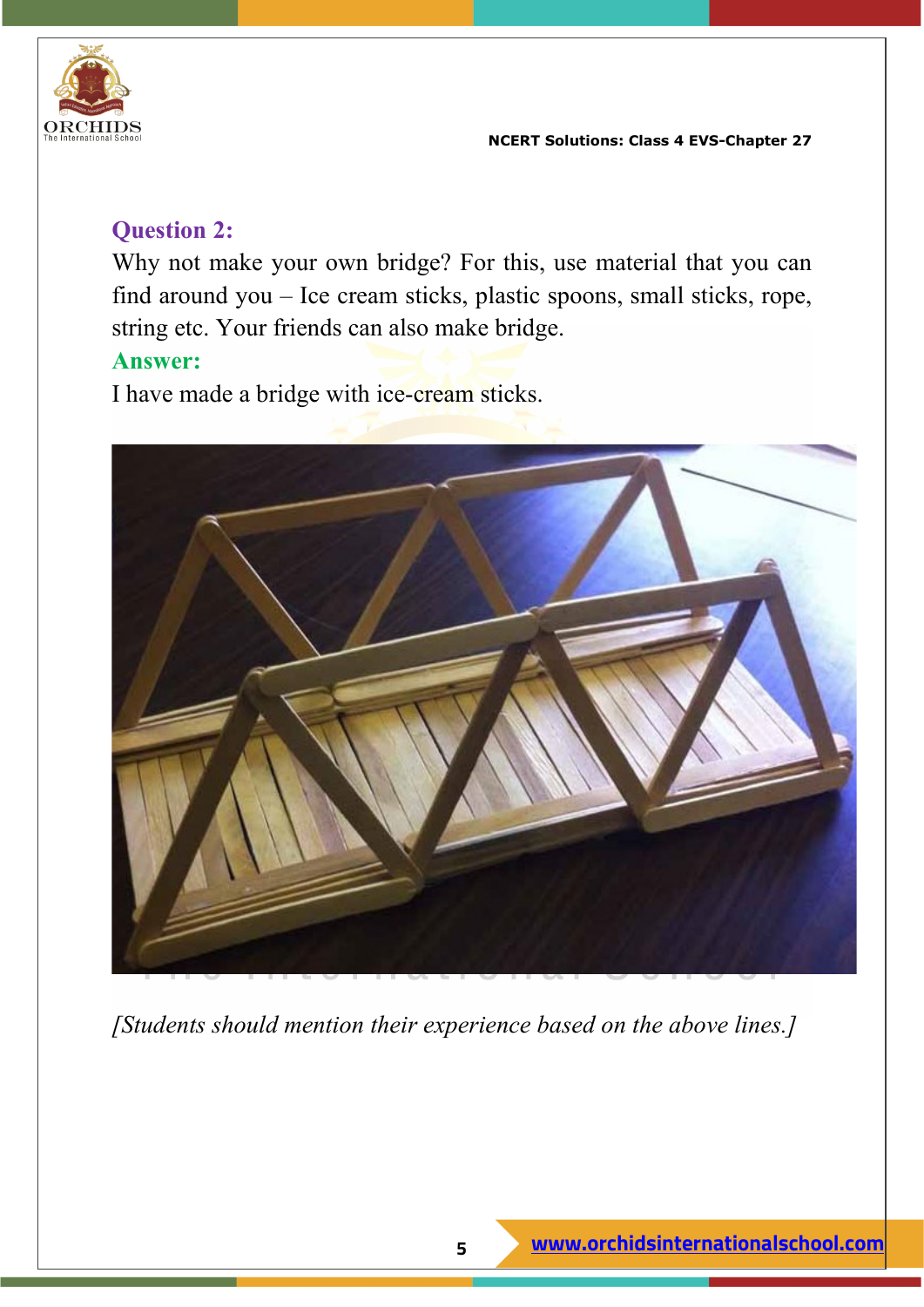

## Chuskit and her School

#### **Question 8:** (Page 216)



Help Chuskit to reach school